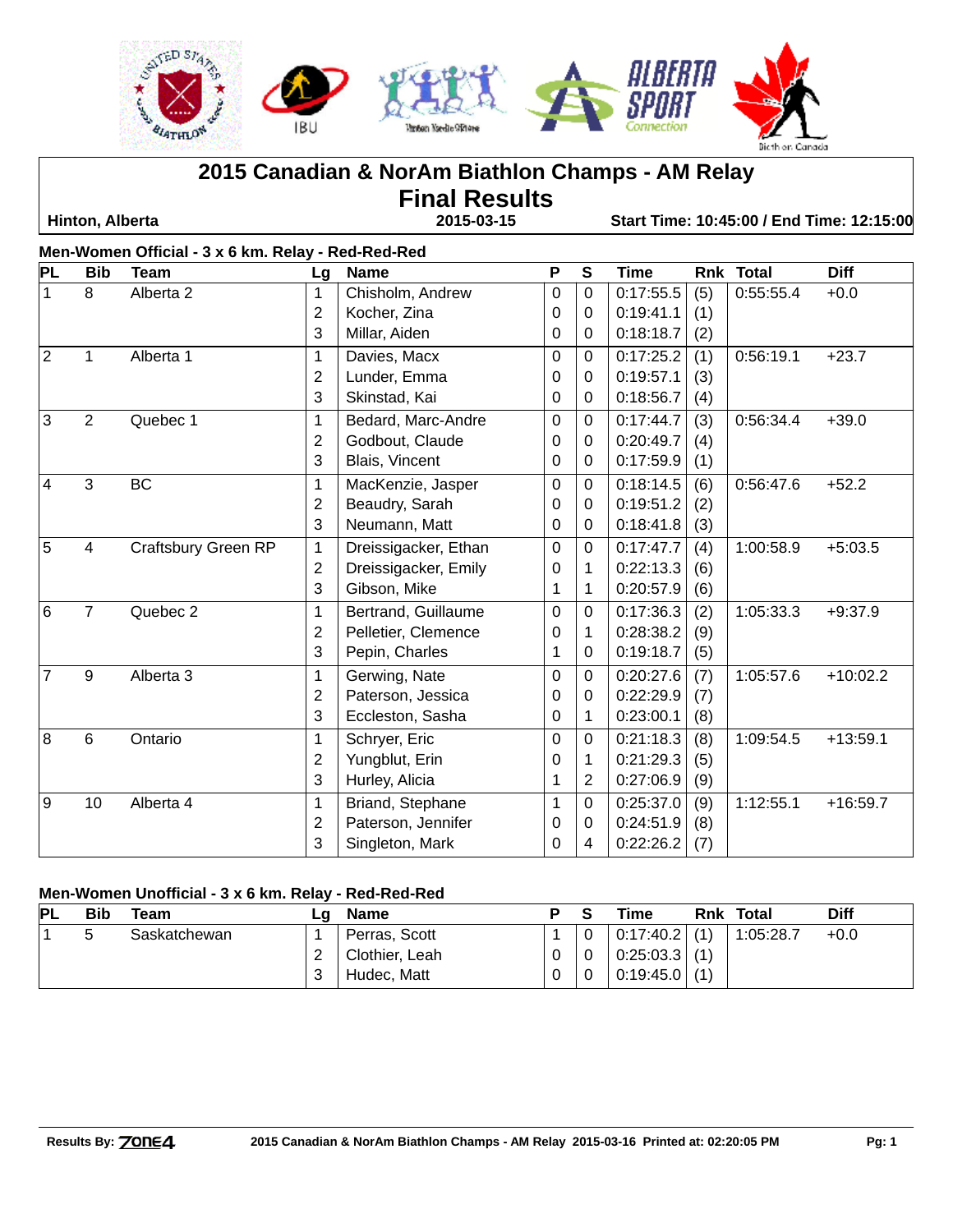# **PL Bib Team Lg Name P S Time Rnk Total Diff** 1 15 Ontario 1 Lawton, Jason 0 0 0:20:14.1 (6) 0:59:46.1 +0.0 2 | Dupuis, Alex  $\begin{bmatrix} 0 & 0 & 0.18:21.0 \\ 0 & 0.18:21.0 & 1 \end{bmatrix}$ 3 | Tam VonBurg, Leilani |  $\begin{vmatrix} 0 & 0 \\ 0 & 0 \end{vmatrix}$  0:21:10.9 (3) 2 13 Quebec 1 | 1 | Berube-Larochelle, Felix | 0 | 0 | 0:19:24.6 | (3) | 1:00:44.3 +58.2 2 | Poisson-Gregoire, Sarah |  $0$  |  $0$  | 0:22:12.3 (3) 3 Sanchez, Teo 0 0 0:19:07.3 (1) 3 12 Alberta 1 Harden, Stuart 0 1 0:17:44.3 (1) 1:01:08.3 +1:22.2 2 Chong, Kendall 1 0 0:24:13.5 (5) 3 Strum, Matt  $\begin{bmatrix} 0 & 0 & 0.19:10.4 & (2) \end{bmatrix}$ 4 14 Saskatchewan 1 Hudec, Matthew 0 0 0:17:45.2 (2) 1:02:00.2 +2:14.1 2 Notschaele, Sydney 0 0 0:23:02.7 (4) 3 | Reimer, Jason  $\begin{array}{|c|c|c|c|c|c|c|c|} \hline 3 & 0.21112.2 & (4) \hline \end{array}$ 5 11 BC 1 | Roots, Arthur 1 0 0 0:19:27.8 (4) 1:02:01.7 +2:15.6 2 | Dickson, Emily  $\begin{array}{|c|c|c|c|c|c|c|c|} \hline 2 & 0 & 0 & 0:20:52.0 & (2) \ \hline \end{array}$ 3 | Algra, Jarod  $\begin{array}{|c|c|c|c|c|c|c|c|c|} \hline 3 & 4 & 0:21:41.8 & (5) \ \hline \end{array}$ 6 16 Quebec 2 1 Hamel, Felix 0 0 0:20:07.5 (5) 1:07:19.2 +7:33.1 2 Hynds, Alexandria 0 0 0:24:44.6 (6) 3 | Tremblay-Gravel, Mathieu  $\begin{vmatrix} 0 & 0 \end{vmatrix}$  0:22:27.0 (6)

#### **Junior Men-Women Official - 3 x 6 km. Relay - Red-Red-Red**

#### **Junior Men-Women Unofficial - 3 x 6 km. Relay - Red-Red-Red**

| PL | Bib | Team       | ∟a ⊦ | <b>Name</b>         |          | Time                 | <b>Rnk Total</b> | Diff   |
|----|-----|------------|------|---------------------|----------|----------------------|------------------|--------|
|    |     | Couple + 1 |      | Boyd-Porter, Seamus | $\Omega$ | $\mid$ 0:19:42.2 (1) | 1:01:05.2        | $+0.0$ |
|    |     |            |      | Selerier, Chloe     | 0        | $0:23:26.8$ (1)      |                  |        |
|    |     |            |      | Campbell, Carsen    | っ        | $0:17:56.1$ (1)      |                  |        |

#### **Youth Men-Women Official - 3 x 6 km. Relay - Red-Red-Red**

| PL             | <b>Bib</b> | Team                 | Lg | <b>Name</b>          | P        | S              | Time      | Rnk | <b>Total</b> | <b>Diff</b> |
|----------------|------------|----------------------|----|----------------------|----------|----------------|-----------|-----|--------------|-------------|
|                | 19         | Alberta 1            | 1  | Runnalls, Adam       | 0        | 0              | 0:19:05.5 | (3) | 1:00:18.4    | $+0.0$      |
|                |            |                      | 2  | Bankes, Megan        | 0        | 0              | 0:21:08.2 | (1) |              |             |
|                |            |                      | 3  | Bochkarnikov, Sergey | 0        | $\overline{2}$ | 0:20:04.6 | (3) |              |             |
| 2              | 18         | Quebec               |    | Burnotte, Jules      | 0        | $\Omega$       | 0:17:53.1 | (1) | 1:00:19.2    | $+0.8$      |
|                |            |                      | 2  | Hamel, Charlotte     | 0        | 0              | 0:22:48.1 | (3) |              |             |
|                |            |                      | 3  | Bolduc, Zachari      | 0        | 0              | 0:19:37.9 | (2) |              |             |
| l3             | 22         | Alberta 2            | 1  | Chambers, Jakob      |          | $\Omega$       | 0:19:42.2 | (4) | 1:01:29.2    | $+1:10.8$   |
|                |            |                      | 2  | Roberston, Bryn      | 0        | 0              | 0:22:15.8 | (2) |              |             |
|                |            |                      | 3  | Churchill, Ben       | 0        | 0              | 0:19:31.1 | (1) |              |             |
| $\overline{4}$ | 23         | Alberta <sub>3</sub> | 1  | Hanna, Pearce        | $\Omega$ | 0              | 0:18:21.1 | (2) | 1:01:37.2    | $+1:18.8$   |
|                |            |                      | 2  | Sepandj, Darya       | 0        | 0              | 0:23:02.1 | (4) |              |             |
|                |            |                      | 3  | Berling, Chad        | 0        | 0              | 0:20:13.9 | (4) |              |             |
| 15             | 20         | BC <sub>1</sub>      | 1  | Tweedie, Angus       | 0        | $\Omega$       | 0:21:04.4 | (6) | 1:10:20.3    | $+10:01.9$  |
|                |            |                      | 2  | Smailes, Jenna       | 0        | 0              | 0:24:45.6 | (6) |              |             |
|                |            |                      | 3  | MacDougall, Colton   | 0        | 3              | 0:24:30.2 | (6) |              |             |
| 16             | 24         | Alberta 4            | 1  | Egan, Connor         | 2        |                | 0:22:23.4 | (7) | 1:12:56.0    | $+12:37.6$  |
|                |            |                      | 2  | Runnalls, Ashley     |          | 2              | 0:28:07.7 | (7) |              |             |
|                |            |                      | 3  | Saunders, Brad       | 2        | 0              | 0:22:24.8 | (5) |              |             |